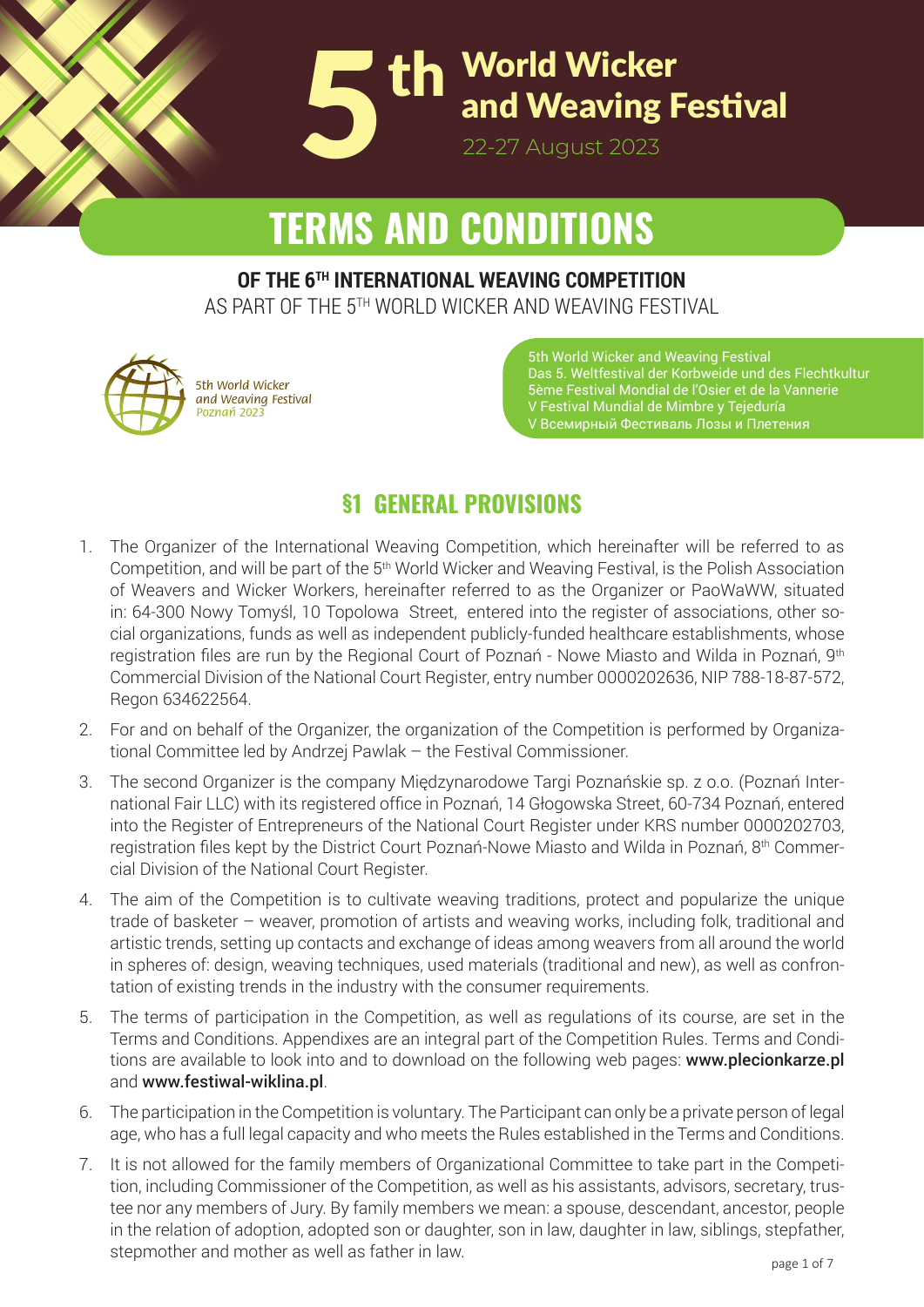- 8. The Festival will start on 22.08.2023. While the duration of the Competition itself will last from: 25-27.08.2023. i.e. 3 days (Friday - Sunday), of which 2 days are dedicated to the execution of the Competition work (Friday - Saturday), a total of 15 hours and 1 day for the settlement of the competition and gala (Sunday).
- 9. The place of the Competition: on the premises of Poznań International Fair LLC (Międzynarodowe Targi Poznańskie) Poznań, 14 Głogowska Street. The Competition venue is open, i.e. accessible to the public and visitors.

#### **§2 TERMS OF PARTICIPATION**

- 1. Foreign organizations of a similar profile of activities to the one of the Organizer's, acting alone or in partnership with local or central authorities, diplomatic missions, etc, with an agreement made with the Organizer in advance, have the right to establish qualifications to the Competition in their countries of origin.
- 2. In the situation mentioned above, the Organizer priority shall be given to the contestants who have fulfilled the qualification regulations from their country of origin. At the same time Organizer reserves himself a right to accept applications of Participants, which have not met the qualification regulations in their home countries. However, this may only take place in case of not reaching the full participant limit, which is set for every country (10 places for each country – this refers to foreign participants, and 25 free places for Poland).
- 3. It is up to the Participant, who would like to take part in the Competition, to verify whether in his/ hers country of origin, qualifications mentioned in the 1 paragraph are taken place. The Organizer is not responsible for the actions and omissions of a Participant or other organizations, mentioned in the 1 paragraph.
- 4. The Participants from Poland are obliged to abide the following qualification rules, to be able to take part in the Competition:
	- a. winning 1-3 place in each of the 5 categories in the  $2<sup>nd</sup>$  Polish Weaving Championship Nowy Tomyśl 2022 gives priority in taking part in the Competition;
	- b. the remaining places, under the limit for the contestants from Poland, will be awarded according to the received application forms. In case of a higher number of entries, the Organizer reserves himself a right to choose the participants, based on the information given on the application form or its website.
- 5. Subject to the information contained in paragraphs 1-4, participation in the Competition is conditional upon sending the Organiser an entry form, completed in a legible and complete manner, to the e-mail address: zgloszenie@plecionkarze.pl by December 31, 2022 and payment of the entry fee in the amount equivalent to 200 zł (PLN) for each person, payable by bank transfer within 14 days from the receipt of the Organizer's e-mail confirmation of the participant's qualification to participate in the Competition, but no later than March 31, 2023, to the Organizer's bank account No. 89 9058 0000 0000 0006 6006 0011 (account for participants from Poland) with additional information "Konkurs 2023":

Ogólnopolskie Stowarzyszenie Plecionkarzy i Wikliniarzy, ul. Topolowa 10, 64-300 Nowy Tomyśl

For transfers from **abroad**, payment of the entry fee in the amount equivalent to 200 PLN for each person, payable by bank transfer to the Organiser's bank account: BIC/SWIFT GBWCPLPP PL89 9058 0000 0000 0006 6006 0011 with additional information "Competition 2023",

SGB-Bank S.A. ul. Szarych Szeregów 23a, 60-462 Poznań, Ogólnopolskie Stowarzyszenie Plecionkarzy i Wikliniarzy, ul. Topolowa 10, 64-300 Nowy Tomyśl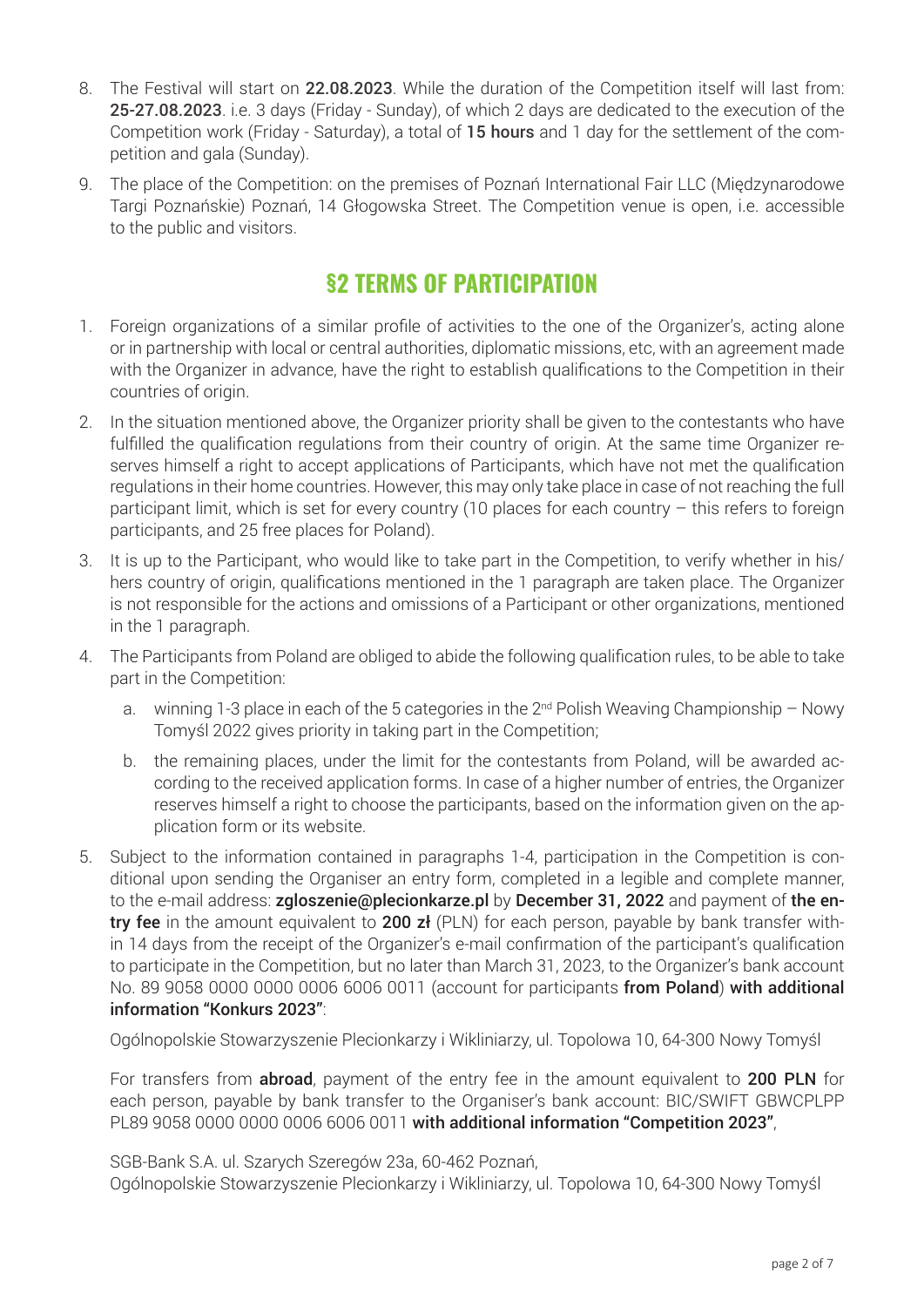#### Additional information:

The Correspondent Bank: DABADKKK for DKK, The Correspondent Bank: PKOPPLPW (viaCIBCCATT) for CAD The Correspondent Bank: BKTRUS33 for USD

- 6. The entry fee should be submitted in PLN (Polish currency). The entry fee is being considered as paid after the full amount mentioned in the 5<sup>th</sup> paragraph has been booked on the bank account of the Organizer. The Participant is required to pay every bank costs. In case when the sum booked on the Organizers bank account, will be smaller then the cost mentioned in the 5<sup>th</sup> paragraph, the Organizer will get in touch with the Participant and the contestant will be obliged to cover the remaining missing cost.
- 7. Disabled people, having a disability certificate, pay 50% of the Participant's fee, i.e. after sending a scan of the certificate, in the amount equivalent to **100**  $z<sup>i</sup>$  (PLN) for each person.
- 8. It is allowed to apply an individual application for all of the categories, and for a team of maximum 2 people, for only two categories, which will be mentioned later on in the Terms and Conditions. Only the people mentioned by name in the application form can take part in the Competition.
- 9. The number of available places is restricted: in sum there are **180 places** (there are not more than 10 people per country allowed – this refers to the contestants from abroad, and 25 people from Poland). Priority will be given to the applications which were already payed for. In case of a bigger number of entries, the Organizer reserves himself a right to choose the contestants.
- 10. In justified cases, the Organizer reserves himself a right to prolong or to shorten the time span in which the applications and entry fees could be submitted, to enhance or reduce the number of available places, and to create a reserve list.
- 11. A sample application form is the appendix number 1 to the Terms and Conditions. Applications submitted on forms other the valid sample, incomplete, submitted after the deadline, or sent to an e-mail address other than the one mentioned in paragraph 1, shall not be accepted.
- 12. Payments made after the deadline mentioned in the 5<sup>th</sup> paragraph, will not be honoured and will be returned to the consignor's bank account, in the soonest term possible, not later than 21 days after the date of termination of the Competition. When it comes to foreign money transfers, the amount of the returned entry fee will be deducted by the cost of banking operations. The Organizer will not be liable for exchange rate differences, and discrepancies due to account conversions.
- 13. Participant which will make the payment after the deadline, will not be allowed to take part in the Competition, nor will he be entitled to the Participant benefits.
- 14. In case of not taking part in the Competition, the entry fee mentioned in the 5<sup>th</sup> paragraph will not be refunded. The only exception will be extraordinary situations, agreed with the Organizer in advance.
- 15. International Weaving Competition will be accompanied by Sent-in work competition, organized in accordance with the appendix number 3 of these Terms and Conditions, which regulates: the terms of participation, categories of this Competition, prizes and distinctions. In cases not regulated in appendix number 3 the resolutions, of these Terms and Conditions apply.

#### **§3 COMPETITION CATEGORIES AND THE MANNER IN WHICH THE ARTWORKS ARE MADE**

- 1. The Competition encompasses 5 categories, which definitions were established in the 2<sup>nd</sup> appendix:
	- a. **basket** only individual applications are allowed,
	- b. **haberdashery** only individual applications are allowed,
	- c. **traditional decorative form**  $-$  individual or team applications are allowed.
	- d. **abstract decorative form**  $-$  individual or team applications are allowed,
	- e. weaves made of synthetic and highly processed materials  $-$  only individual applications are allowed.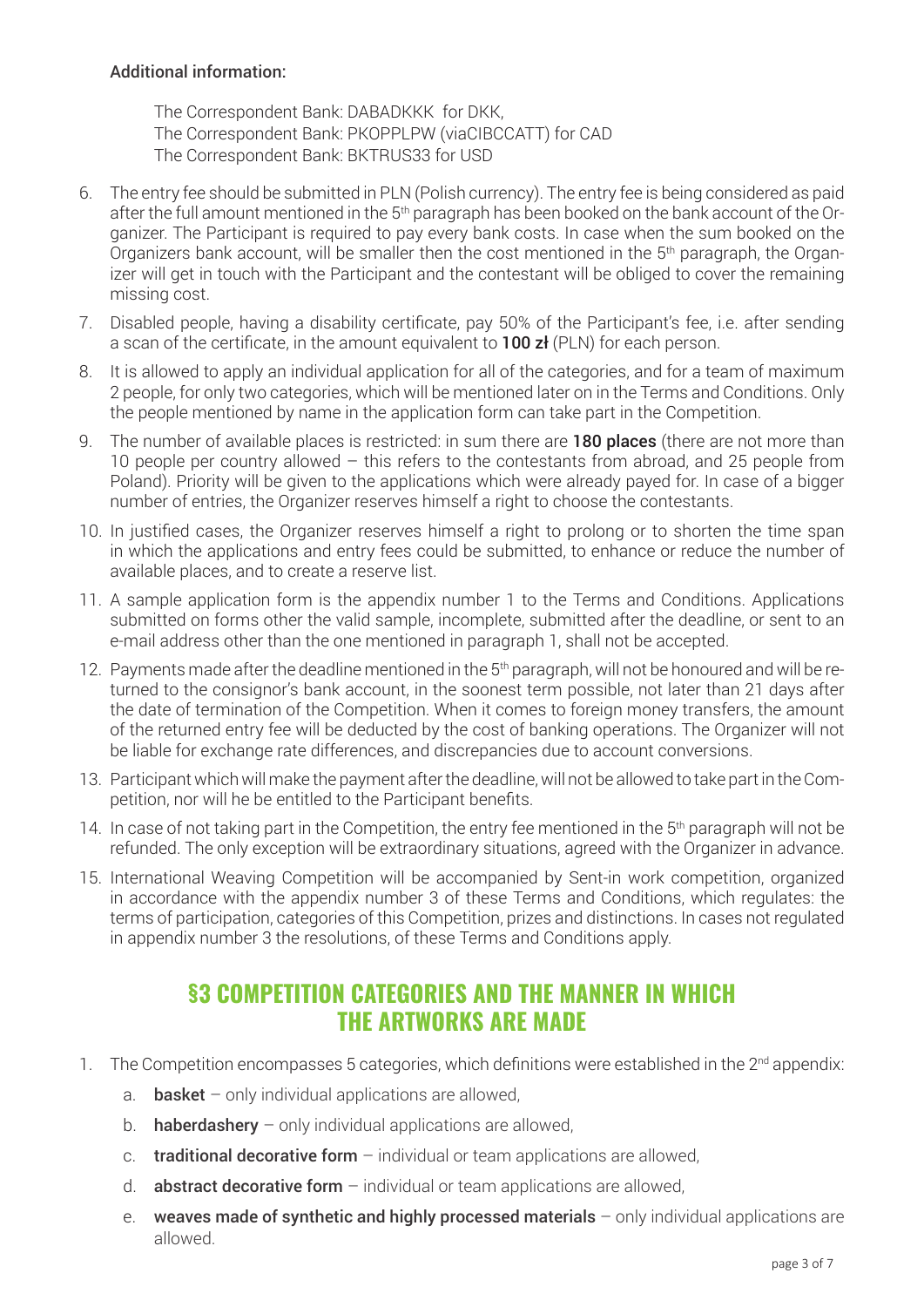- 2. The choice of the category is left to the Participant, and it is made by checking the category on the application form. Change of the already chosen category will be possible only until 31.03.2023, through submitting an adjusted application form.
- 3. The entry work has to comply with the definition the conceptual scope for a certain category. In case of a discrepancy, Jury will have the right to move it to an appropriate category, or they can decide not to asses it at all.
- 4. The Participant has the opportunity to create his work from his own raw material (in any quantity), as well as from the raw material provided by the Organizer, defined in the application form. The Participant can craft works only using his own tools and weaving workshop.
- 5. In justified cases the Participant may order stool and a chair, by placing an order via the following e-mail address: zgloszenie@plecionkarze.pl. It is advised for the Participants who plan to arrive at the Competition by means of ones own transport, to take the workshop with them.
- 6. The requirement to use raw material provided by the Organizer, is to mention this fact via the application form (by pointing out the kind and quantity).
- 7. When it comes to own material, it is allowed to use as the basic material:
	- a. weaving materials of natural descent, including: wicker, sticks and wicker tapes, rogozhin, straw, corn leaves, grass, roots, łuba (a type of tree bark), sisal rope, cotton string, linen, jute, rope, rattan, rattan tapes, etc. - used on their own or combined with other materials, only of natural, plant origin, in natural colours and coloured . These materials can be used in four categories which are mentioned in the 1 paragraph, article a-d;
	- b. synthetic and highly processed materials, including: paper pipes, lloyd loom and other cellulose derivatives, pvc strings, ribbons made of PET bottles, vinyl, selenium, synthetic rattan, etc. - used individually or in any combination with other synthetic and natural materials – allowed to be used only in one category, which is mentioned in the 1 paragraph, article e.
- 8. When it comes to own materials, it is allowed to use as an additional material, dedicated to four categories, which are mentioned in the 1 paragraph, article a-d, materials of natural origin, including: natural leather, horns, stones, cork, tree bark, feathers, wood, etc. For the category, which is mentioned in the 1<sup>st</sup> paragraph, article 2, it is allowed to use any kind of additional materials.
- 9. The Participant crafts his competition entry wholly starting from scratch, at the place and on the date, as mentioned in the Terms and Conditions. In justified circumstances, it is allowed to use already prepared frames or structural elements, however the already prepared elements cannot contain a plait.
- 10. Work crafted during the Competition cannot be a reproduction of projects that were conducted during earlier National Weaving Contests, as well as during previous International Wicker and Weaving Festivals.
- 11. The Prizewinners of the International Wicker and Weaving Festival's Grand Prix, are not allowed to participate in the category in which they were awarded Grand Prix prize, unless their participation will have an honorable character, that is the work will not be given for assessment by the Jury.
- 12. The Participant carries out the work on his own, or in a team which consists of maximum 2 people, according to the application form. In case of restricted movement capabilities of the contestant, caused by an injury or disability, a minimal help from third parties in justified form and scope is possible, i.e. holding of the work or weaving material, alternatively finishing a plait.

### **§4 THE COURSE OF THE CONTEST**

1. The Competition starts on Friday at **09:00 am**, and the results will be given during the Gala – on Sunday at 06:00 pm.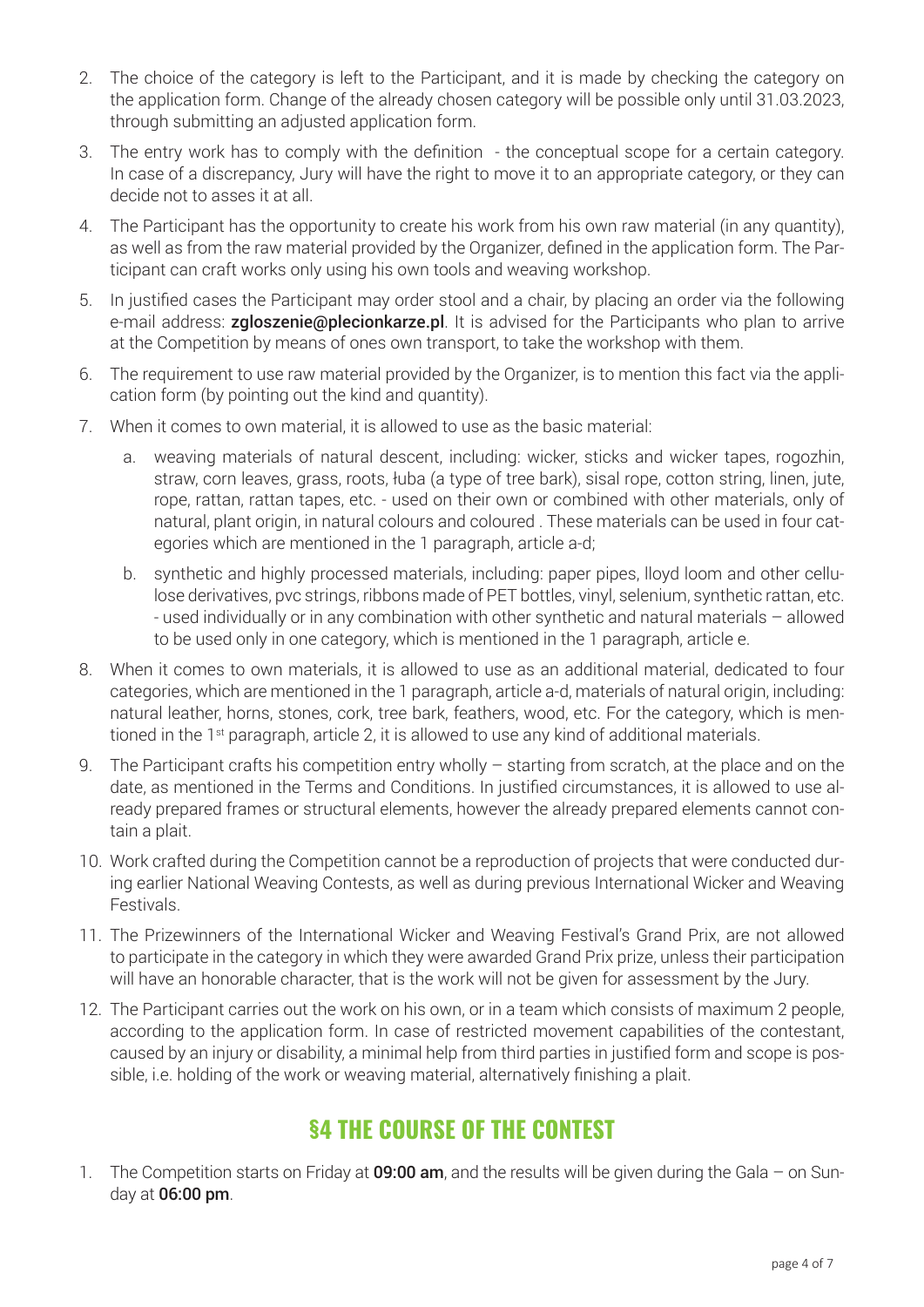- 2. The Participant is obliged:
	- a. to register in the Registration Office (located on the premise of the MTP Poznań 14 Głogowska Street.) on Tuesday, 22.08.2023, between 09:00 am – 5:00 pm (that is during the day of arrival), to collect the identification badges, food vouchers and ordered raw material;

PLEASE NOTE! In justified cases agreed in advance with the Organizer, it is allowed to register the Participants during the day of the Competition, that is on Friday 25.08.2023, between 07:00 am – 09:00 am;

- b. to take the position as appointed by the Organizer, and preparing the raw material for the work;
- c. to label and pass the work to the people designated by the Organizer (refers to the end of the first day of the competition), and after the finish of the work;
- d. to secure the tools, the workshop and to hand over the working station after the end of weaving;
- e. to take part in the opening ceremony and in award giving Gala.
- 3. The Organizer provides the tubs for soaking the wicker, weaving raw material in quantity and type as mentioned on the application form, food voucher (one a day per Participant), identification badge, tables and chairs.
- 4. The maximum time given to finish the competition entry is 15 hours, and it starts on Friday from 09:00 am – 05:30 pm, and on Saturday between 10:00 am – 05:00 pm.
- 5. The Organizer reserves its right to postpone the start and end time of the Competition in such a way, that the sum of hours dedicated for the crafting of the work will stay fixed. The Organizer also reserves its right to announce an official break. In case an official break will be announced, the time dedicated for work will be prolonged accordingly.
- 6. The start and end of work each time will be announced by the Organizer. It is forbidden to work on the art forms outside of the time frame designated by the Organizer, under the threat of exclusion from the Competition.
- 7. The Participant is not entitled for a prolongation of working time, due to a lunch break or other situations, in which he or she has decided to leave the working station.

#### **§5 JURY AND THE CRITERIA OF WORK ASSESSMENT**

- 1. The organizer has gathered an international Jury made up of 7 people. Furthermore, he has a right to appoint a Trustee, and a Secretary of the Jury, who will assist the Jury without their own right to voice.
- 2. Jury verify whether the works fall down into the definitions of each category, make an assessment, decide over the winners, give distinctions, and make a protocol from their work.
- 3. Jury make an assessment based on the following criteria:
	- a. difficulty level, finesse and effort of used braids;
	- b. craftsmanship, including a way the particular elements and used materials are combined;
	- c. aesthetics and balance of the composition as a whole, and of elements and used materials;
	- d. functionality- in accordance with the requirements of a each particular category;
	- e. attractiveness of the idea
- 4. Jury have the right not to announce a Grand Prix, nor give an award or a distinction, as well as have the right to qualify a work to a different category then the one chosen by the Participant, exclude a work from the assessment, and to disqualify a Participant, who despite a warning continues to break the rules of Terms and Conditions.
- 5. The Jury's decision is final.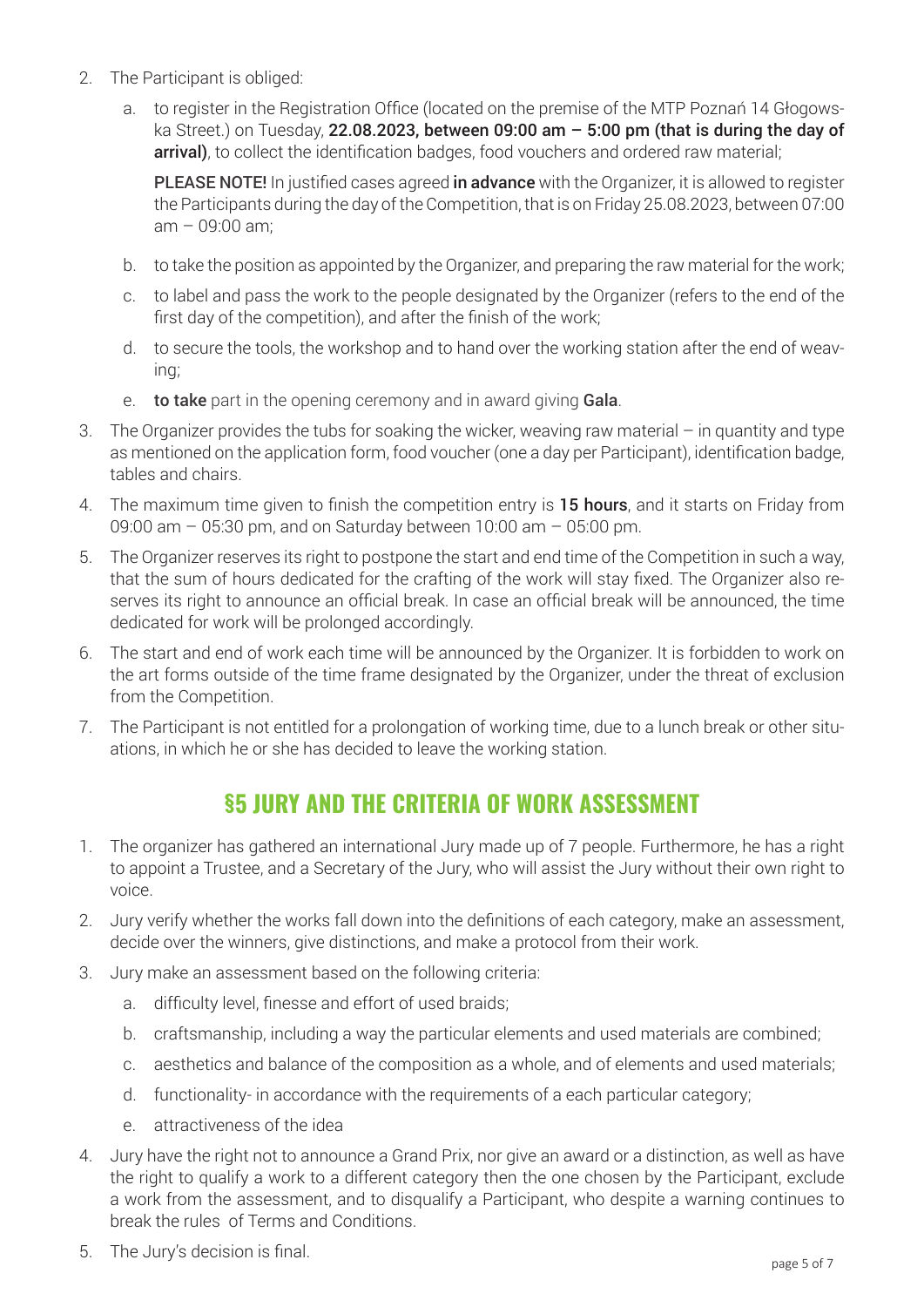### **§6 PRIZES AND DISTINCTIONS**

- 1. In each category three positions will be awarded, for which money prizes will be presented:
	- a. for the first place 2 500,00 PLN (in words: two thousand five hundred Polish zlotych 00/100)
	- b. for taking the second place  $-2000.00$  PLN (in words: two thousand PLN 00/100)
	- c. for taking the third place 1 500,00 PLN (in words: one thousand five hundred PLN 00/100)
- 2. The winner of the Grand Prix will be chosen by the Jury from the winners of each of the five categories. The winner of the Grand Prix will receive money prize in the amount of 10 000 PLN (in words: ten thousand PLN 00/100).
- 3. The award for winning the Grand Prix does not add up to the award for winning of the first place in other categories, mentioned in paragraph 1, article a. The winner of the Grand Prix will be awarded only the money prize for the Grand Prix.
- 4. Cash prizes will be paid to participants in the form of a transfer, to the bank account indicated in the entry form, within 30 days of the end of the Competition, in an amount reduced by the amount of tax due on the prizes. The Organiser undertakes to transfer the tax due on the prizes to the account of the appropriate Tax Office, if regulations of the Tax Law so provide.
- 5. Giving wrong or incomplete data by the participant in the application form, and not adjusting them latest on the day of the announcement of the contest results, will lead to put on hold of the money transfer, stemming from the contestant's fault. Not amending the wrong data in the time span of 7 days after the end of the Contest, will result in forfeiture of the right to this prize.
- 6. The Organizer takes into consideration a possibility of awarding distinctions, among them to the oldest and youngest Participants of the Competition, in a form of cups and non-cash prizes, including dedicated awards , with a value ranging from PLN 500.00 to PLN 1,000.00. The decision will be left to the Jury, or presented in accordance with the will of the prize's founder.

### **§7 FINAL PROVISIONS**

- 1. The Organizer cannot be held liable for destroyed or damaged possessions of the Participants, including workshops, tools, personal belongings, nor for the competition entries left without supervision, beside the specifically designed locations.
- 2. All of the contest entries, prepared as a part of the Contest (hereinafter referred to as Works,) become possession of the Organizers. Participant of the Contest grants a license to the Organizers to use the Work in the following ways
	- a. to administer the Work, including having the right to pass the ownership of the said copy to third parties,
	- b. to publicly display or share the Work, in such a way so that everyone could have an access to it in place and time suitable for them, especially during presentations and conferences, both paid as well as free of charge,
	- c. to take photographs of the Work, as well as to distribute the photography of the Work in any way, including uploading it to computer memory, and computer network servers, including the ones widely available, such as internet, and displaying them to its users,
	- d. to transfer or transmit photographs of the Work between computers, servers, users (making use of) and other recipients, performed via any kind of means and techniques,
	- e. Participant grants the right to adjust, make any kind of changes, adapt, correct, and re-work the art form. Also allows to change the format, summaries and elaborations of the Work, including change of the arrangement or make any other possible changes in the Work, especially change of the placement and size of particular elements, that together make up the Work. Furthermore, Participant allows to use elaborated versions of the Work, in a form of re-worked copies, its fragments, and allows to readjust the work even when the result of these actions would mean a loss of the individual character of the Work.